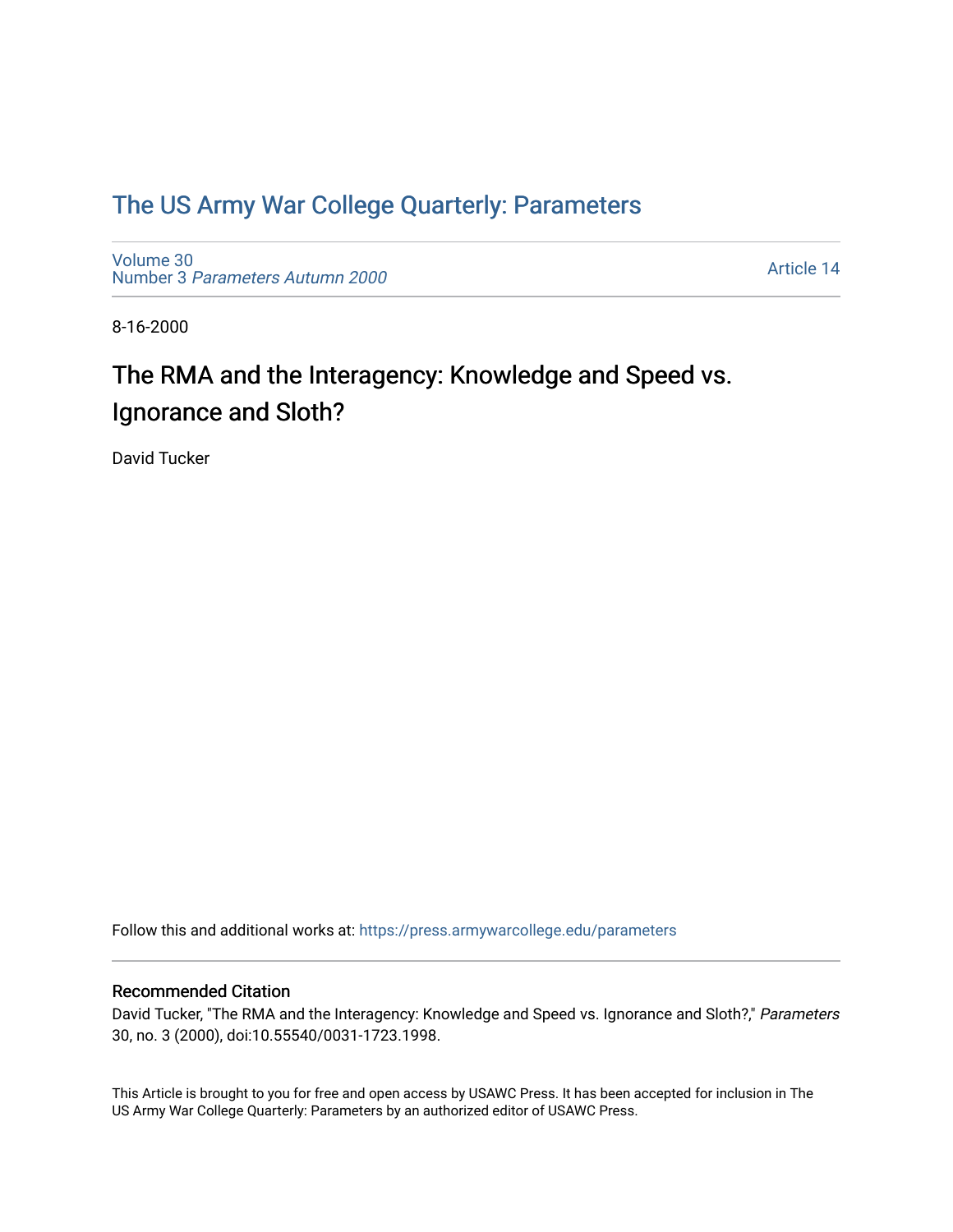# **The RMA and the Interagency: Knowledge and Speed vs. Ignorance and Sloth?**

### **DAVID TUCKER**

**© 2000 David Tucker**

From *Parameters*, Autumn 2000, pp. 66-76.

The Joint Staff knows why interagency coordination does not occur. According to a Joint Staff memorandum, "in the past it has been extremely difficult to achieve coordinated interdepartmental planning" for two reasons: other agencies of the US government do not understand "systematic planning procedures," and each agency has its own approach to solving problems. The State Department, for example, values flexibility and its ability to respond to daily changes in a situation more than it values planning, while the CIA is reluctant to coordinate for security reasons and the former US Information Agency held Defense and the CIA at arm's length for fear that it would be seen as a mere dispenser of propaganda. If we are to have interagency coordination, the memorandum warns, "these inhibitions of other governmental agencies must in some way be overcome."[1]

Furthermore, the Joint Staff has been aware of the obstacles to interagency coordination for a long time. The memorandum just quoted was written in 1961. This long-standing concern helps explain, no doubt, the worry expressed when the military contemplates the future. A report on Army After Next (AAN) experimentation comments that "the diversity of the interagency, with each agency having its own culture, hierarchy, bias, misperceptions, and unique perspectives, makes unity of effort difficult." These problems, compounded by "low technical and procedural interoperability, and the absence of a common vision," create "formidable obstacles" to interagency coordination. Both *Joint Vision 2010* and *Joint Vision 2020* make similar points about the interagency process, leading to a similar conclusion: interagency coordination is hard to achieve.[2]

The military is worried about what has become known as "the interagency" partly because of the demands that a Revolution in Military Affairs (RMA) would place on the interagency process. If an RMA occurs in the years to come, it will be led by advances in sensor, communication, and information processing technology that will allow our forces to see and attack the enemy throughout the depth and height of the battlespace. That the enemy will see our forces almost as well as we see theirs will require that we attack from dispersed or remote positions with stunning speed. Knowledge and speed will allow us to achieve "the near simultaneous application of combat power against key elements within the enemy's entire zone of operations."[3] The result will be the disintegration of the enemy's forces. Such disintegration is more likely to occur or to be more valuable strategically and politically if we can enter the theater of operations before the enemy has established himself fully or achieved his objectives. Such rapid strategic maneuver may result in strategic preclusion, denying the enemy the operational opportunity or objective he seeks. If we can demonstrate such a capability, we may even deter conflict.

The stringent demands for coordination that an RMA will place on US government agencies is most obvious at the strategic level. Preclusion will require interagency decisionmaking that can coordinate a rapid response to emerging problems, as well as keep pace with developments in the battlespace. Quick, flexible interagency coordination will also be necessary at the operational level. Rapid simultaneous engagement of the enemy will not always result in the simultaneous cessation of all hostilities. Disintegration may induce some of the enemy's forces to surrender, but others will fight on in isolation as cohesive units, perhaps retreating to nearby urban areas, while others transition to guerrilla warfare. The military, therefore, will be conducting high-intensity operations in one spot, while in other places it mops up, provides humanitarian assistance, takes care of refugees, and implements the transition to a legitimate civilian authority, in these latter cases working closely with other agencies. The traditional sequential approach in which, in one general officer's words,[4] the political guys hand off to the military guys and you "let the military guys do it, and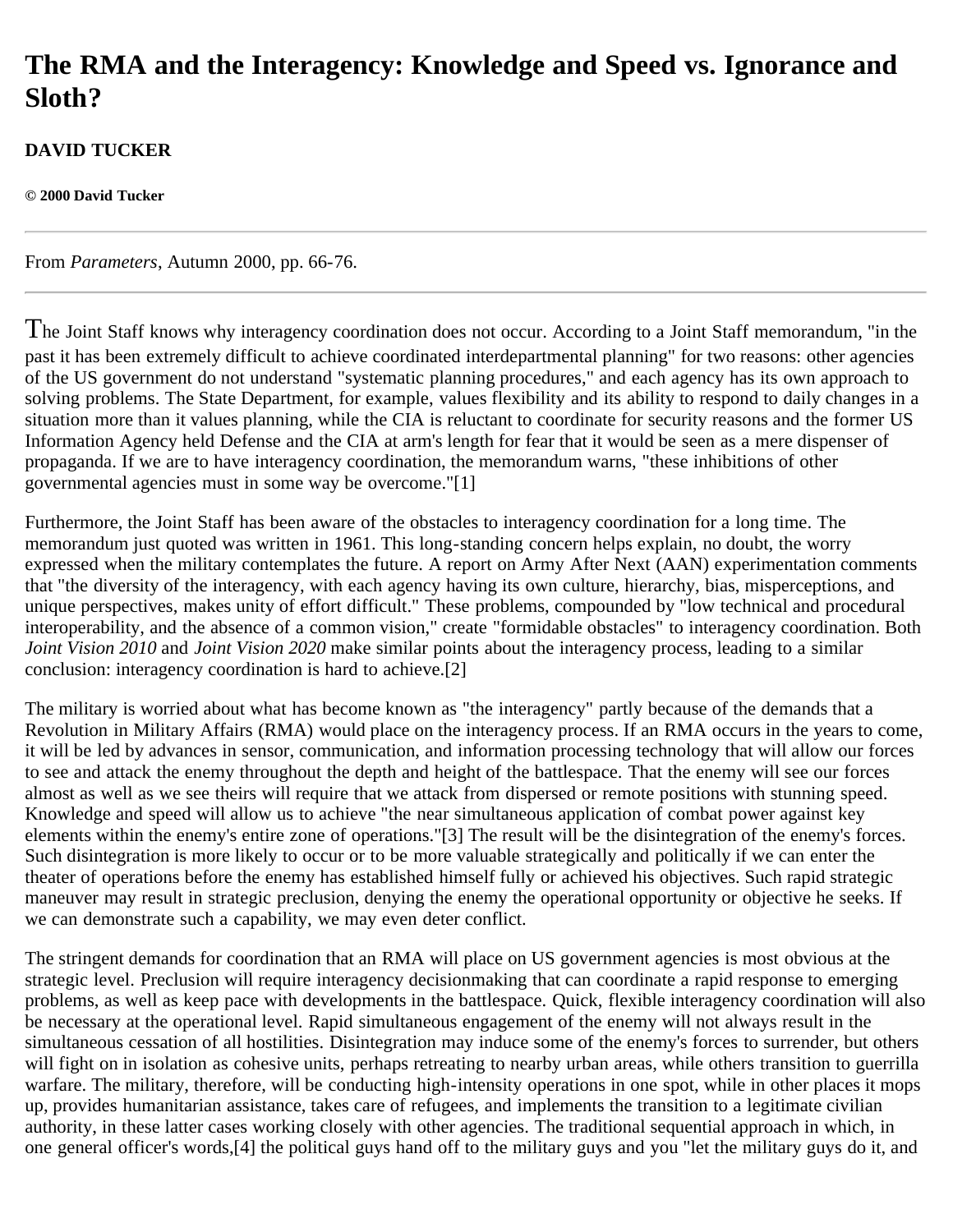as soon as the military thing is over, immediately turn it back to the political guys" is unlikely to work.

An RMA will increase the importance of interagency coordination for other reasons as well. A force that can disintegrate its opposition will, we hope, discourage enemy forces from taking the field. Our opponents, therefore, will seek to attack us asymmetrically. An RMA will encourage a trend that is emerging already: the likelihood of attacks on America. The RMA quite possibly will join drugs, disasters, and terrorism through mass casualties as reasons why the US military will increase its involvement in contingency operations in support of domestic civil authorities.[5] Success in such operations will require coordination with a host of agencies, as well as state and local authorities. Our knowledge and the speed with which we act may also encourage the use of another asymmetric strategy. Discouraged from taking the field, our opponents may hide in urban areas. In some cases, we may be able and willing to leave them there unmolested or to make sure they do not escape while we take care of more important priorities. Regardless, we will have to fight in the battlespace they choose. Again, this may require that the military execute different military operations (humanitarian assistance, peacekeeping, combat) simultaneously rather than sequentially. Just like combat in the environment we prefer, combat in urban areas will actually consist of a range of operations, most involving interagency coordination at the operational level. Finally, although they are seldom mentioned in discussions of the RMA, operations other than war (OOTW) will continue after the revolution and will remain essentially interagency operations. Since a growing number of US government agencies (currently 30) are operating overseas, a trend that does not seem likely to reverse, the interagency aspects of future OOTW will be at least as difficult as those we are conducting now.

The first conclusion reached when considering the RMA and the interagency is that the operations an RMA will make possible and necessary will not achieve their most potent form unless the interagency process can meet the demands of revolutionized military forces. If it does not, we are likely to get what we got in Panama: an operation dictated by gross failures to coordinate among agencies, which destroyed efforts to oust Noriega without force, followed by a postoperation transition to civilian control so bungled by poor coordination that it almost undid the dearly bought benefits of the military operation.[6] The future may be even worse than Panama suggests, given the greater presence of civilian agencies in military operations after the revolution. This future will be our fate, military discussions of the revolution suggest, unless significant changes are made to a process that is too cumbersome to be efficient and too unaware to be effective. If the interagency process is not reformed, the revolution may come, but knowledge and speed will be undone by ignorance and sloth.

The AAN report suggests ways to move from current interagency problems to future success. The AAN report argues,

An entire network of effort is required in the future to achieve interoperability with respect to planning, organization, communications, standards, procedures, materiel, etc. An adequate physical and virtual infrastructure for interagency planning, training, and readiness activities should be established. . . . A longterm collaborative effort will be required to establish the common doctrine, process, and infrastructure (physical and virtual) needed for effective interagency training. Such an effort may require the development of a National Interagency Training and Readiness Center over the next decade or so.

More succinctly, but along the same lines, the standard briefing for *JV 2010* requested a "common operational picture; improved doctrine, training and education, leader development programs" as well as other unspecified repairs. The Joint Staff offers the network-centric linking of US government agencies as an important part of the solution to interagency problems. As the AAN report notes, improving the interagency process will place significant demands on DOD resources and time, but the alternative will be a "dangerous period of trial and error" when conflict comes.[7]

### **Is It Really Ignorance and Sloth?**

Clearly, from the military perspective, the interagency is in bad shape. But is this an accurate view? Two cases, countering the terrorism sponsored by Libya's Muammar Qadaffi and ejecting one group of oligarchs from Haiti, suggest that it is not entirely in bad shape and that the interagency in its current form has strengths the military does not always recognize or appreciate.

For over 25 years, the United States has pursued a variety of methods to restrain Qadaffi. It imposed a growing list of sanctions, isolated him diplomatically, bombed his country, and indicted his accomplices. None of this was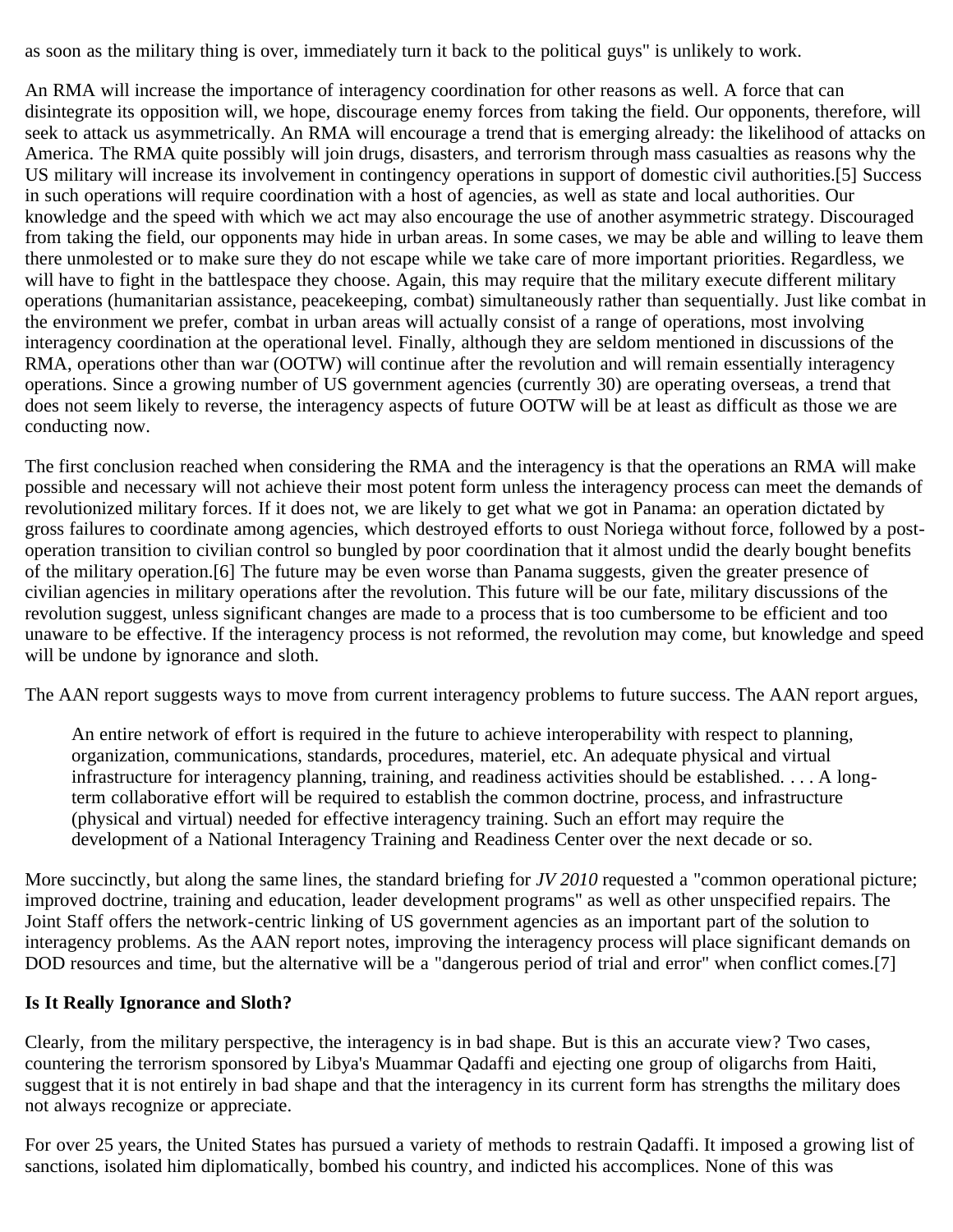orchestrated by a centralized or integrated authority. Through administrations of both parties and a constantly changing cast of agency representatives, each method was applied, evaluated, and refined or abandoned and another brought forward and tested through the work of a flat, flexible, adaptive network of agencies. The same interagency process that failed with regard to Panama worked with regard to Libya. Not only did it work, but it worked because the interagency acted like a network, precisely the kind of interagency that *JV 2010* hopes we will have someday in the future.

The interagency also has worked under the demands of a crisis. Having learned from the failures of Panama, largely at the urging of the Department of Defense, the interagency put together a deliberate planning process for Haiti. While the ultimate worth of the operation may be questioned, there is little doubt that from the interagency perspective this operation was better planned than Panama. Problems existed, but they were recognized and dealt with. Perhaps the major reason this process worked, however, was not that the interagency was allowed to operate as a network but that its hierarchy was reinforced. Another layer, an Executive Committee, was inserted into the interagency bureaucracy.

This brief review of these two cases suggests three things. It suggests that the interagency process may not be as incompetent as the military believes. It also suggests that neither increased networking, recommended by the Joint Staff and others,[8] nor improved integration, also recommended by the Joint Staff, is necessarily the way to improve the interagency process. Networking worked against Libya, a more integrated hierarchy against the oligarchs. Finally, it suggests that before we attempt to reform the interagency process, we take a step back and make sure we understand what it is.

#### **What is "the Interagency"?**

To begin with, there are three characteristics of the interagency process that must be kept in mind: it is a network disguised as a hierarchy; it incorporates different decision modes and speeds; and it has horizontal and vertical dimensions.

#### *Network and Hierarchy*

On paper, the interagency is a hierarchy. The President is at the top; Cabinet officials preside below him in a Principals Committee; below the Principals sits the next rung of their department or agency bureaucracies in the Deputies Committee; below the Deputies, an Executive Committee sometimes operates, composed of officials drawn from the next lower rank or two of the bureaucracy; and below the Deputies or, if it exists, the Excom, interagency working groups carry on, composed of officials drawn from the next levels of the bureaucracy. In theory, direction and information flows down the hierarchy and information and policy options ready for decision flow up. In practice, however, there is very little that holds this hierarchy together. Ultimately, only the President has authority, and he has competing priorities.

Beyond the most general policy orientations, which are sometimes given at the top, issues are determined by a slowly established consensus. Participants in the process consult with one another, other components of their agencies, which may have different views, and often with Congress and outside experts, who lobby the agencies. Slowly, agreement and coalitions build. Informal personal contacts are important in all this; sometimes they are decisive. On some issues, decisions are in effect made at the working group level and only ratified, if noticed at all, by higher-ups.

The hierarchical structure of the interagency, then, has always been more apparent than real. It becomes more real than apparent only when the President focuses his attention on a problem or, what often amounts to the same thing, when that problem assumes political significance for the President. Since the number of issues that become politically significant are few compared to the array of issues dealt with, the interagency is for the most part a real network and an apparent hierarchy.

That the interagency process is both a hierarchy and a network may strike some as an acute example of its incoherence. In fact, however, this dual nature is an important source of strength, because neither hierarchical nor network organization is necessarily always best. Each has strengths and weaknesses, which makes each better or worse for different functions. Figure 1 provides a rough guide to these strengths and weaknesses.[9]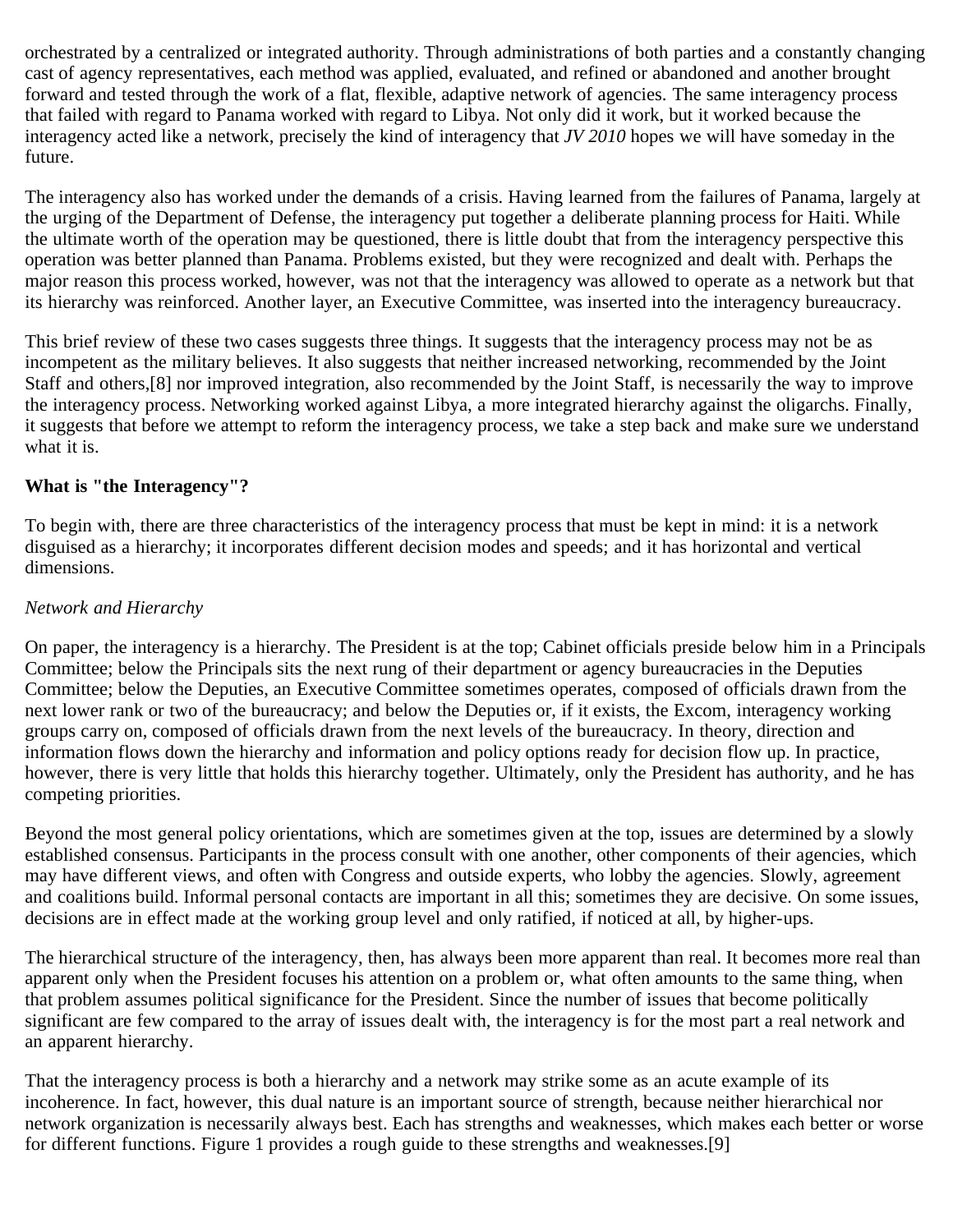|                  | <b>Advantages</b>          | <b>Disadvantages</b>                     |
|------------------|----------------------------|------------------------------------------|
| <b>Hierarchy</b> | Speed<br>Decisiveness      | <b>Sclerosis</b><br>Long-term Risk       |
| <b>Network</b>   | Adaptability<br>Resilience | Uncontrollable<br><b>Short-term Risk</b> |

**Figure 1. Hierarchy and Network Advantages and Disadvantages.**

Hierarchies can make decisions more quickly than networks because authority is centralized. For the same reason, they can implement their decisions more quickly and reliably. This means that they are better at managing risk in the short term than more decentralized organizations, whose members are free to respond to local conditions and thus are hard to guide through difficulties. On the other hand, this freedom to respond makes decentralized networks more sensitive, agile, and adaptive than hierarchies. The members of a network can change individually to meet changing circumstances without waiting for a headquarters to tell them what to do. If some of these changes prove successful, then other members of the network may adopt them if they fit their local circumstances. Such experimentation permits adaptation. Such adaptation, in turn, means that networks tend to manage long-term risk better than hierarchies.

As this summary of strengths and weaknesses makes clear, hierarchies and networks are best suited for different activities. As the example of Haiti suggests, a hierarchy may be best suited for crisis management, while, as the campaign against Qadaffi implies, networks may be best for protracted problems in changing environments. It would be best for our national security if the interagency process maintained both of these organizational characteristics.

#### *Different Decision Modes and Speeds*

Thinking of the interagency process in terms of the different functions that hierarchies and networks best perform draws our attention to the fact that the interagency process consists of two different decision modes--crisis management and long-term planning--that have different requirements and occur at different speeds. The demands of crisis management do not allow the deliberate pace of planning, just as the quick decisions of crisis management would be inappropriate for planning, where the slow process of consensus-building can allow new ideas to emerge and prepare the way for effective implementation.

We can think of these different decisionmaking modes and speeds in terms of our current national security strategy, which organizes our efforts into three categories--shaping the world, responding to problems, and preparing for the future. Shaping and preparing are long-term efforts. It is probably best if the interagency's network character dominates in these activities. This is so not only because these aspects of our strategy unfold slowly but because the diversity of the world we live in and the rapidity with which it seems to be changing call for an organization that permits flexible and adaptive responses. Responding, on the other hand, because it most often requires decisiveness and speed, is an activity in which the hierarchical character of the interagency process should dominate. Efforts to reform the interagency process must ensure that the different modes in which the interagency operates are addressed.

#### *Horizontal and Vertical Dimensions*

Most discussions of interagency coordination talk about coordination in either Washington or the field. This might be termed horizontal coordination. But the interagency process also incorporates or should incorporate coordination between Washington and the field. This vertical dimension is critical, particularly when managing contingencies. Such vertical coordination is most often thought of as Washington conveying clear direction to the field. But it must also work the other way. Operational possibilities and costs must be conveyed from the field to policymakers, because such considerations should be weighed as policy is made. Those in the field are best positioned to understand these possibilities and costs, and they should engage in a dialogue with decisionmakers in Washington. All of the operations envisioned in discussions of the RMA will require this kind of interaction.

The State Department's vision of future operations includes involving its embassies in formulating policy.[10] This is a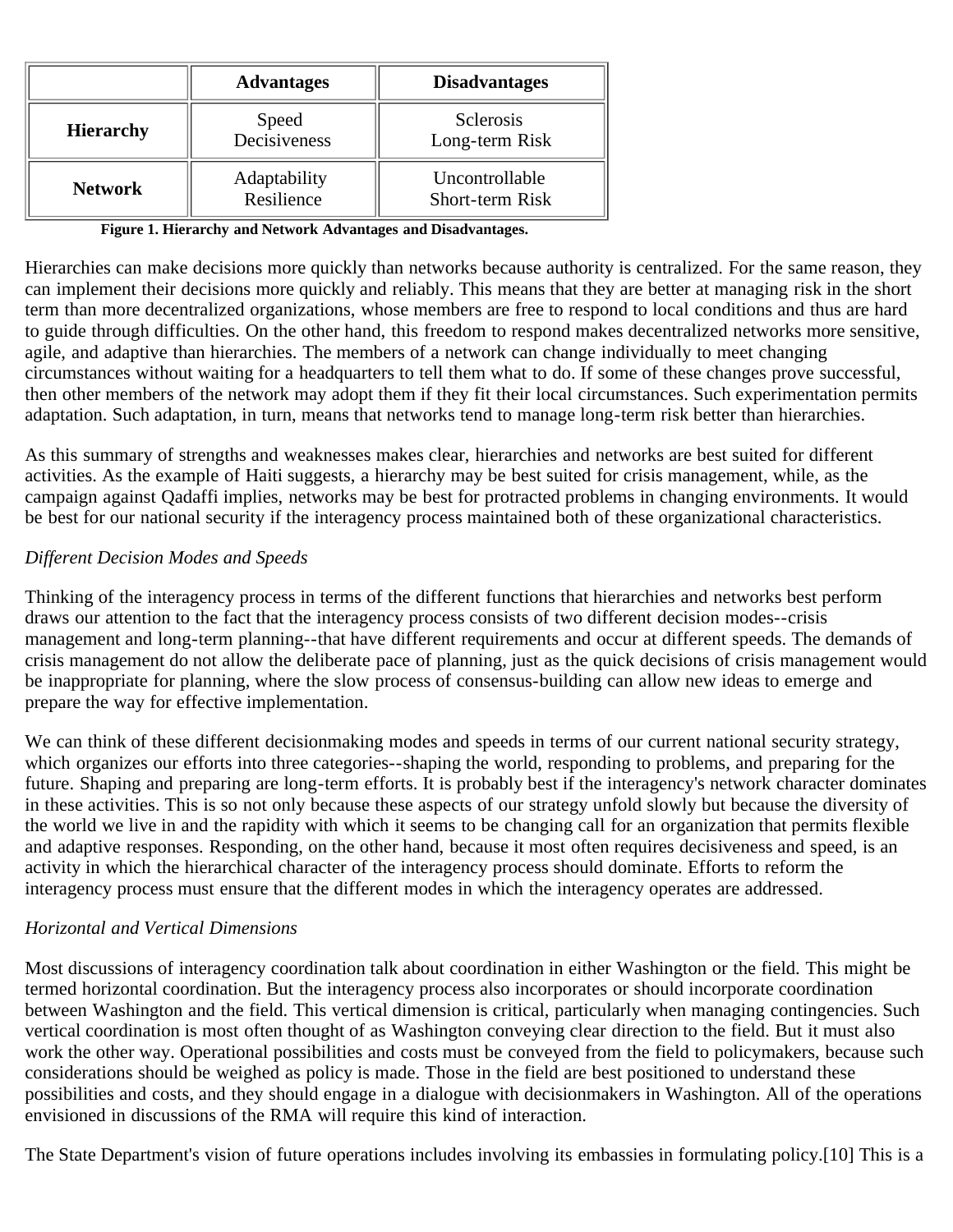step in the right direction, although there is no suggestion in State's vision that this involvement will escape the stovepipe that connects embassies with the Department in Washington. The military, on the other hand, has not accepted this vertical dialogue, at least with civilians, as part of its future operational style. Perhaps it believes that the speed of its operations will make such dialogue impossible. If so, this belief contradicts the central contention of the RMA that speed will be essential for effective operations. If operations are too fast for coordination with policymakers, then they will be ineffective, no matter how successful militarily, because they will unfold before policy can properly shape them. Worse, operations may present policymakers with faits accomplis, and thus determine policy. As it becomes clear that operations have this character, decisionmakers may hesitate or fail to approve operations or may seek ways to slow them down. This already happens when State fears that DOD's planning threatens the flexibility necessary for diplomacy, a fear noted in the Joint Staff memo cited above.[11]

In order to conduct successful operations, the military will need to improve its ability to coordinate vertically. Perhaps the greatest obstacle to such coordination, and for that matter to horizontal interagency coordination as well, is the military's tendency to mask operational capabilities and possibilities from civilian decisionmakers for fear that such knowledge will encourage civilian meddling in operations. If the Joint Staff wants to have effective, integrated, and unified operations in the future, this inhibition will have to be overcome.

#### **Some Questions to Answer, Some Traps to Avoid**

The interagency process, much vilified, deserves careful study. Although it has failed on occasion, it is not all bad. On the contrary, it has proven itself flexible, adaptive, and decisive. It was a network before networks were cool, and it has successfully handled hundreds of crises from noncombatant evacuations to war. Because it is both a hierarchy and a network, understanding how it works might even shed some light on how the military might organize its revolutionized forces, which will have to combine both organizational characteristics. If this is too much to hope for, studying the interagency process may at least allow DOD and other agencies to develop a more efficient and effective working relationship, so that the United States, its people, and the other agencies of their government can benefit fully from revolutionized military forces.

Study of the interagency should answer a number of questions. For example, if it is true that the interagency process has the three characteristics distinguished above (a claim requiring further scrutiny), we should ask how we can maximize the advantages and minimize the disadvantages of the interagency's network and hierarchical character. How can we make either network or hierarchical characteristics dominant? Can the communication revolution improve the interagency process in Washington, in the field, and between the two? If the RMA forces initiative to lower echelons, can and should the interagency allow greater initiative to the field? In which activities and operations and to what extent? Should we allow such devolution of policymaking authority? Would it be compatible with the accountability we expect? How would this affect congressional oversight? Should we think in terms of an expeditionary model, where general guidelines are set in Washington but adaptation and implementation are left to the field, or in terms of real-time control exercised from Washington and made increasingly effective through improving communications? Can the interagency community in Washington have the knowledge and experience to exercise real-time control? If the State Department involves Ambassadors in the formulation of policy, would this change how CINCs and their staffs work with Ambassadors and their staffs? In answering these questions, we should remember that the military and interagency need not always exercise the same degree of centralization. For example, the need for greater control of dispersed fire support may actually mean that after the revolution some military operations will be more centralized than they are now.[12] The interagency support for such operations may or may not need to be as centrally controlled.

In addressing these and other questions, there are a number of traps that experience with the interagency process suggests we should avoid both now and as we work to integrate revolutionized forces into the interagency process. When the military discusses the interagency, there is a tendency to see interagency problems as analogous to problems between the services. It is suggested, for example, that just as jointness has replaced service rivalries, so can interagency coordination replace interagency squabbling. The problem with this analogy is that military officers from different services have much more in common than do representatives from different agencies. Compared to the differences between, say, a CIA case officer and a State Department Foreign Service Officer, the differences between an Army officer and a Marine Corps officer are negligible with respect to "culture, bias, misperceptions, unique perspectives," and respect for hierarchy. This means that whatever interagency coordination may be, if it is achieved, it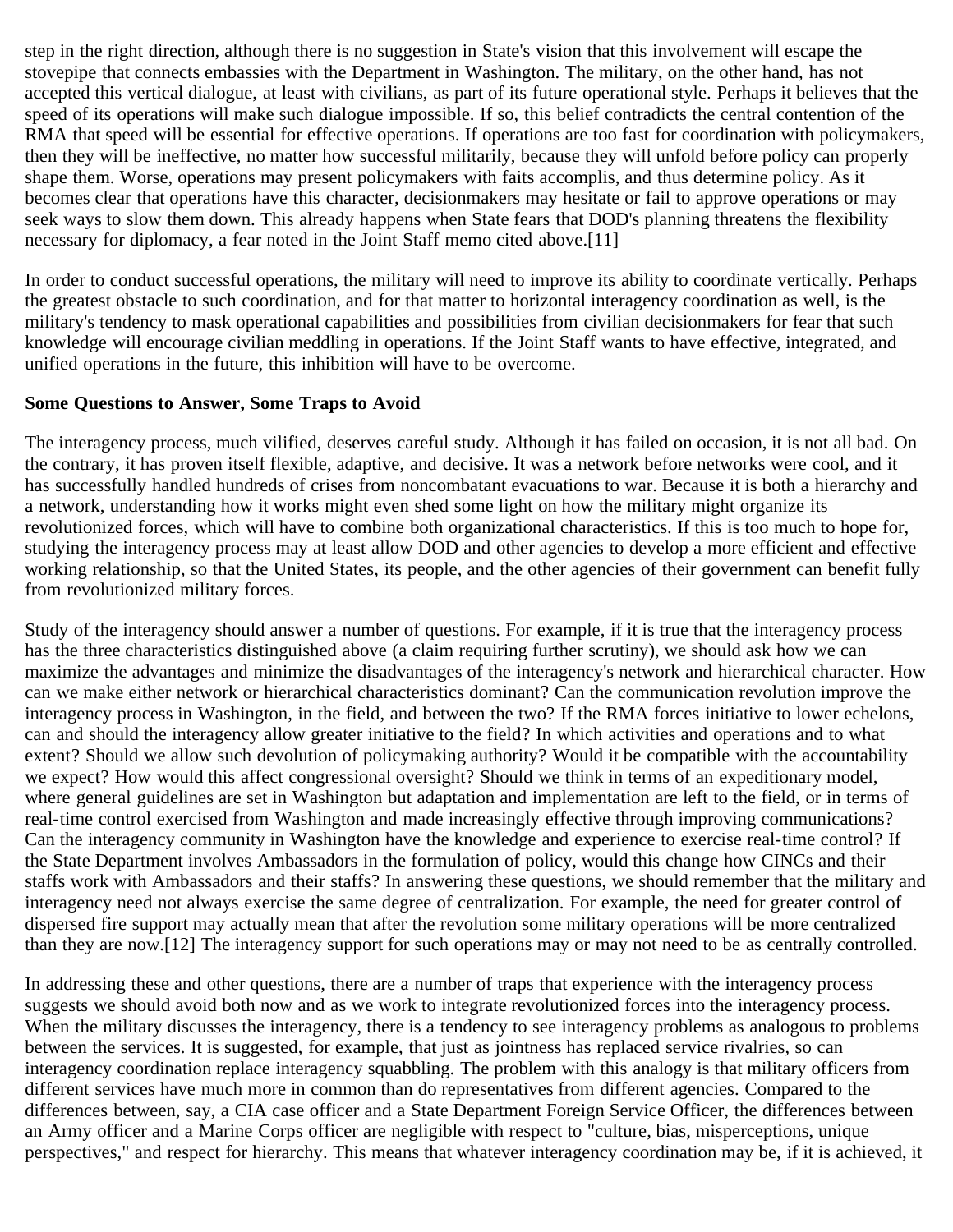will be unlike what the military has experienced as jointness.

Not only will interagency coordination and jointness be different, they should be. It would be a fatal error to seek interagency coordination by centralizing or homogenizing the interagency process by, for example, creating an interagency national security civil service, establishing interagency "czars," especially if they have budget authority, or pushing for too much unity and integration. Because their functions are different, military officers, spies, diplomats, and lawyers see problems and their solutions differently. Not one of these different approaches is expendable. To succeed, the US government needs them all and needs vigorous advocates for each. The best way to increase interagency coordination will be the one that promotes coordination while respecting these differences and enhancing their forceful expression.

In seeking models for effective coordination that do not overwhelm agency differences, we should consider the interagency effort to combat terrorism. In this case, a small group, a kind of standing Executive Committee, was critical in extracting maximum effectiveness from agency differences. Coupled with the success of more ad hoc Executive Committees, the example of the small counterterrorism group may lead us to think that such small groups are the best way to ensure effective interagency coordination. Such groups do have virtues. A small group of experts, focused on a single issue, meeting frequently enough to develop cohesion and trust, especially if membership remains stable, is likely to be more effective than a large interagency working group that meets infrequently and whose members are responsible for a number of different issues. While small standing groups can be effective, however, they cannot be more than a limited solution to problems of interagency coordination because the critical ingredient of their success is in limited supply. The success of the counterterrorism group varies in direct relation to the support each member of this group enjoys from his Cabinet-level superior. In the mid to late 1980s, for example, this support was high and gave the members of the counterterrorism group clout individually in their agencies and collectively in the interagency. Since the time of senior officials is so limited compared to the number of issues they must contend with, a small-group approach to interagency coordination cannot be used for more than a few issues. Small groups may improve coordination on these issues, but they are not a device that will improve interagency coordination generally.

The military and other operational agencies (the CIA and the FBI) may favor keeping interagency groups small in hopes that this will allow the speedy decisionmaking and security that operations require. It would be a mistake, however, to focus only on the speed of decisionmaking or the need for security. If interagency groups are too small, this may impede the full coordination necessary for success. Crisis may justify a bias for speed, but crisis decisionmaking is only one mode of interagency activity. Even crisis decisionmaking may prove to be different depending on the kind of crisis. Some crises--say, a developing complex contingency operation involving the United Nations and a regional political or military alliance as well as the interagency--may well require a slow decisionmaking process. For the shaping and preparing aspects of our strategy, which are essentially planning exercises, speed will be much less important. In structuring interagency working groups, judgments will have to be made on individual cases, weighing the relative importance of speed, security, and inclusiveness.

Perhaps because of the military bias in favor of speed, military discussions of the interagency process tend to emphasize procedural fixes and technology. As noted above, the AAN report speaks of "low technical and procedural interoperability" as a problem, while *JV 2020* laments that the interagency process lacks "extensive liaison cells" and "integrative technology." Such technical and procedural fixes will be useful, but perhaps most fully in implementing rather than in making interagency decisions, and in permitting effective horizontal and vertical interagency operational dialogue. Such fixes will be less useful in making decisions because in this case the critical issue is building consensus. Technological and procedural fixes are likely to be limited in their ability to speed up this essentially political process. In this case, therefore, from the military's point of view, the critical element will remain the political skill of the Secretary of Defense and the Chairman of the Joint Chiefs of Staff and the senior members of their staffs.

As the military is inclined to focus on procedures and technology to fix the interagency, civilians may be inclined to look to ideas drawn from management studies of successful corporations. Something might be learned from such studies, but since the profit motive of commercial enterprises is so essentially different from the purpose of the interagency, the utility of corporate management ideas is likely to be limited. For example, many corporations have tried to push decisionmaking down to the level where information is gathered. If efficiency were the goal, this might be a good model for a governmental bureaucracy. Ambassadors, for example, would be given more decisionmaking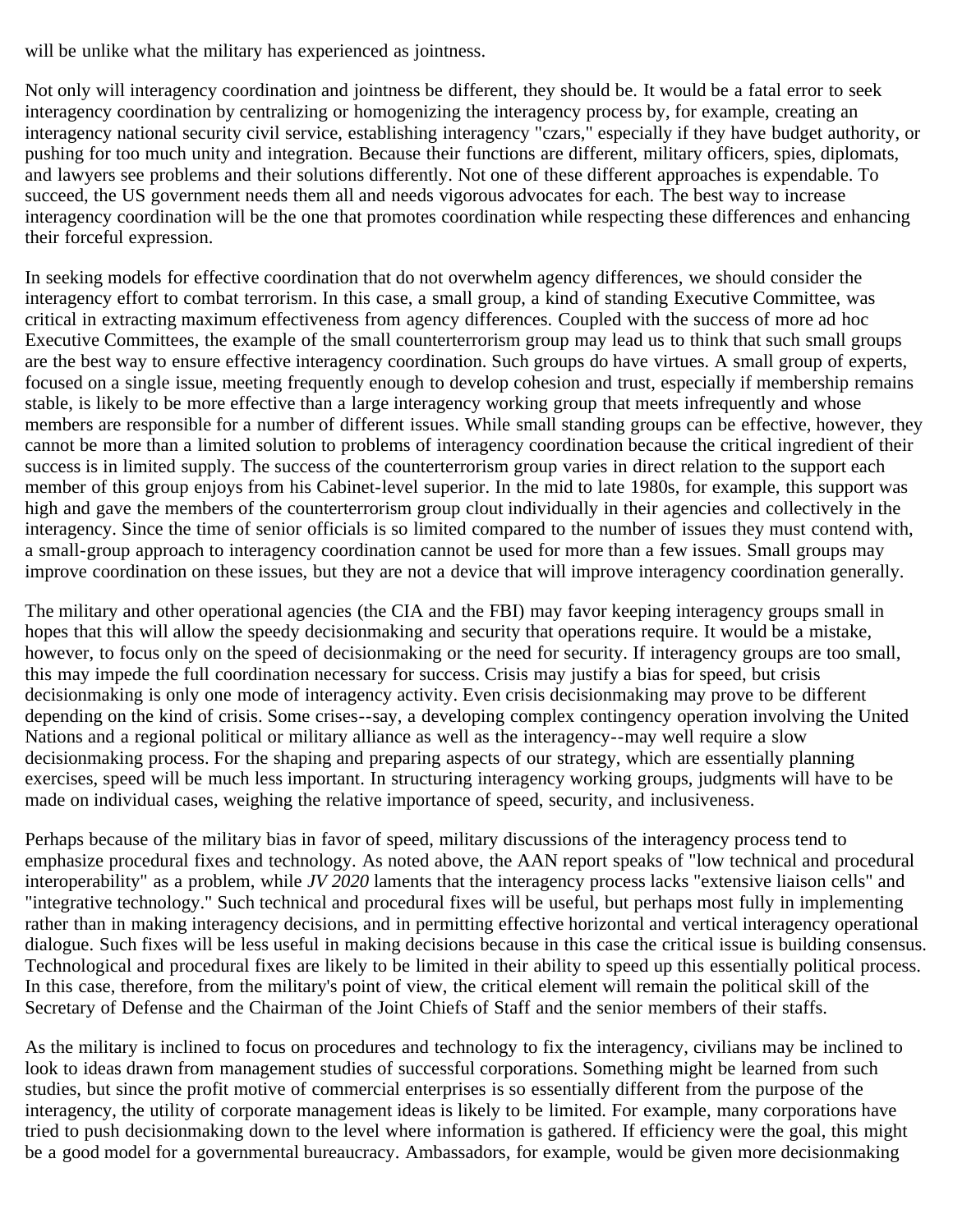authority. But efficiency is not the primary purpose of a governmental bureaucracy. To improve the interagency process, it may be more useful to consider ideas drawn not from commercial practice but from organizations in which the usual incentives do not apply. The study of complex adaptive systems or principal-agent relationships may be relevant.

Whether we look to technology, procedures, recent developments in organizational theory, or other ways to solve interagency coordination problems, we probably should not think there will be one or even just two or three solutions. Given the diversity of the interagency and the activities it undertakes, as well as the uncertain and changing world we inhabit, it would be wise to encourage a decentralized experimental approach to improving the interagency. We should permit the development and implementation of a number of different solutions. In keeping with this spirit, we should resist the temptation to implement a massive structural reorganization, a new National Security Act to update the system put in place in 1947.<sup>[13]</sup> It would be better to build on the flexibility and adaptability we currently possess. This approach would place the responsibility for reform with the individual agencies, limiting the National Security Council staff to the role of a coordinator.

Finally, while the Defense Department, with its operational and long-term focus, may feel more urgency about improving the interagency process than other agencies do, it should proceed carefully. It should remember the practitioner's ready grasp of agency differences expressed almost 40 years ago in the Joint Staff memorandum. At the same time, it will have to overcome the prejudice of that memorandum, expressed in the emphasis on DOD's strength- systematic planning--and the claim that coordination will improve when *other* agencies overcome *their* inhibitions. In this regard, DOD should recognize that if it wants to lead the way to better coordination, it will have to explain how that coordination benefits other agencies and not simply why its revolutionized forces require it.

#### **NOTES**

1. Joint Staff Memorandum, "Organizational Aspects of Special Operations" (Draft), 20 March 1961.

2. US Army Training and Doctrine Command (TRADOC), *Knowledge and Speed*: *Battle Force and the U.S. Army of 2025, The 1998 Annual Report on The Army After Next Project to the Chief of Staff of the Army* (Fort Monroe, Va.: TRADOC, 1998), p. 8; *Joint Vision 2010* Standard Briefing, Part Three, Slide Three, Internet, http://www.dtic.mil/jv2010/briefings.htm, accessed 5 June 2000; *Joint Vision 2020*, p. 18, Internet, http://www.dtic.mil/jv2020/jvpub2.htm, accessed 25 July 2000.

3. TRADOC, *Knowledge and Speed*, p. 11.

4. "General Says U.S. Has Learned from Grenada Mistakes," *The Washington Times,* 11 August 1994, p. 8.

5. TRADOC, *Knowledge and Speed*, pp. 2, 8.

6. For the failure to coordinate before Operation Just Cause, see Robert Pear and Neil A. Lewis, "The Noriega Fiasco: What Went Wrong," *The New York Times*, 30 May 1988, p. 1; and Rebecca Grant, *Operation JUST CAUSE and the U.S. Policy Process* (Santa Monica, Calif.: RAND, 1991). For the failure to coordinate the transition to civil administration, see Richard H. Shultz, Jr., *In the Aftermath of War, US Support for Reconstruction and Nation-Building in Panama Following Just Cause* (Maxwell AFB, Ala.: Air Univ. Press, August 1993).

7. TRADOC, *Knowledge and Speed*, pp. 21, 29; *JV 2010* Standard Briefing, Part Three, Slide Three.

8. For example, US Department of State, *America's Overseas Presence in the 21st Century, The Report of the Overseas Presence Advisory Panel* (Washington: Department of State, November 1999), p. 34.

9. Figure 1 is adapted from Francis Fukuyama and Abram N. Shulsky, *The "Virtual Corporation" and Army Organization* (Santa Monica, Calif.: RAND, 1997), p. 19.

10. US Department of State, *America's Overseas Presence*, p. 53.